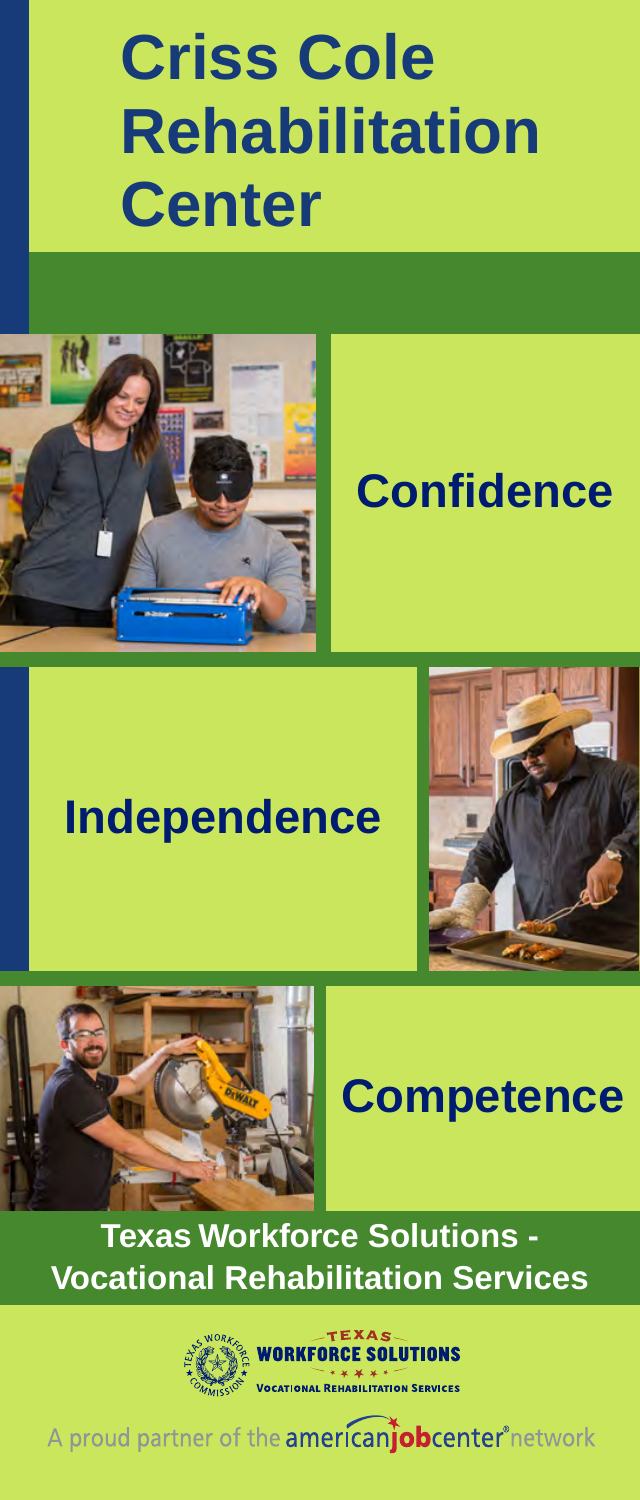*Texas Workforce Solutions comprises the Texas Workforce Commission, 28 local workforce development boards and our service-providing partners. Together we provide workforce education, training and support services, including vocational*



*rehabilitation assistance for the people of Texas.*

The Texas **Workforce** Commission's (TWC) Criss Cole Rehabilitation Center (CCRC)

was named in honor of Judge Criss Cole, who lost his sight while serving as a Marine during World War II. As a member of the Texas House of Representatives from 1955 to 1962 and the Texas Senate from 1963 to 1970, he was instrumental in improving services for all people with disabilities.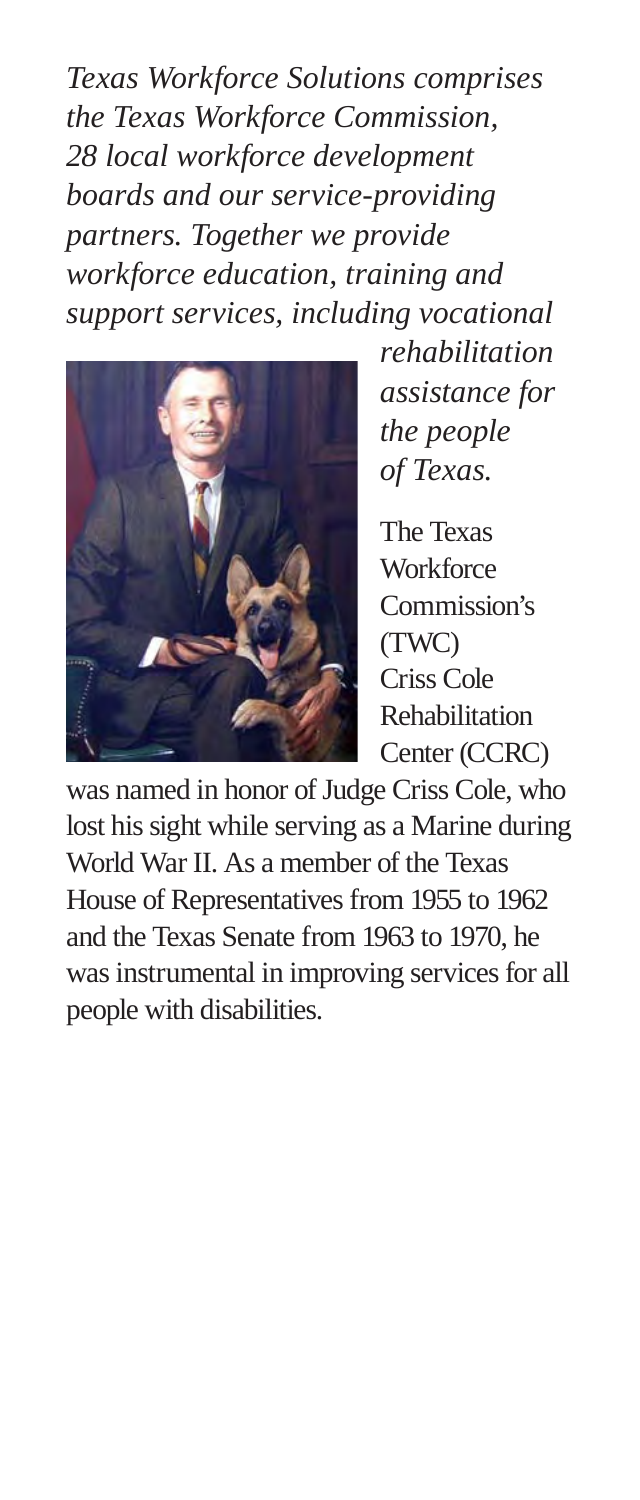Criss Cole Rehabilitation Center is a stateof-the-art adult residential training facility located in the heart of Austin, the capital city of Texas. It is the largest vocational training facility in the United States.



## **PHILOSOPHY**

Persons who are blind/deafblind have the right to actively participate in employment, community, and society.

Staff at Criss Cole Rehabilitation Center are committed to providing services in a manner that promotes integration of alternative skills into everyday life. We actively support and encourage customers as they strive to achieve competence and confidence in reaching their personal and vocational goals.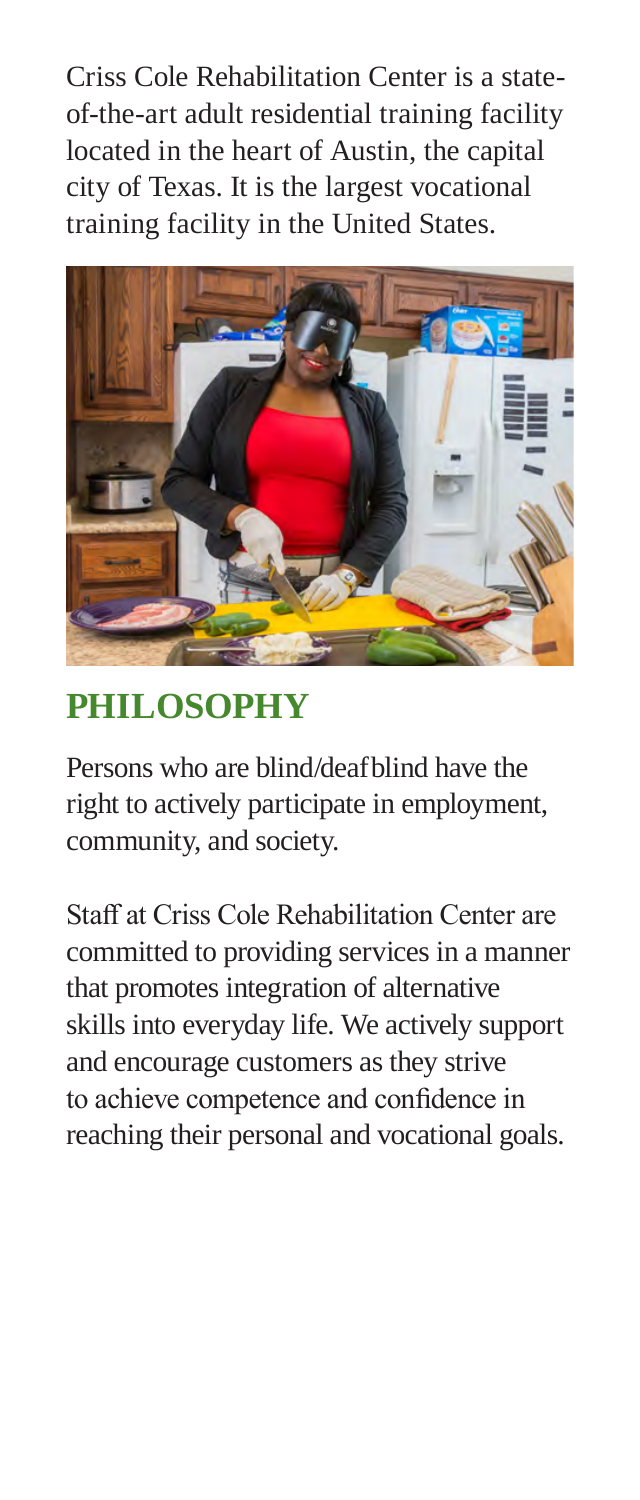## **TRAINING**

Criss Cole Rehabilitation Center provides training in skill areas including Orientation & Mobility, Daily Living Skills, Braille, Technology, Career Guidance, Industrial Arts, and Adjustment to Blindness.

Criss Cole Rehabilitation Center offers three distinct training paths for the customer to choose from Proficiency Training, Career Focus Training, and the Deafblind Training Program.

## **Proficiency Training Program (PTP):**

- Offers individualized classes and seminars which develop skills and increase confidence
- Provides targeted customized training that supports student's employment goals

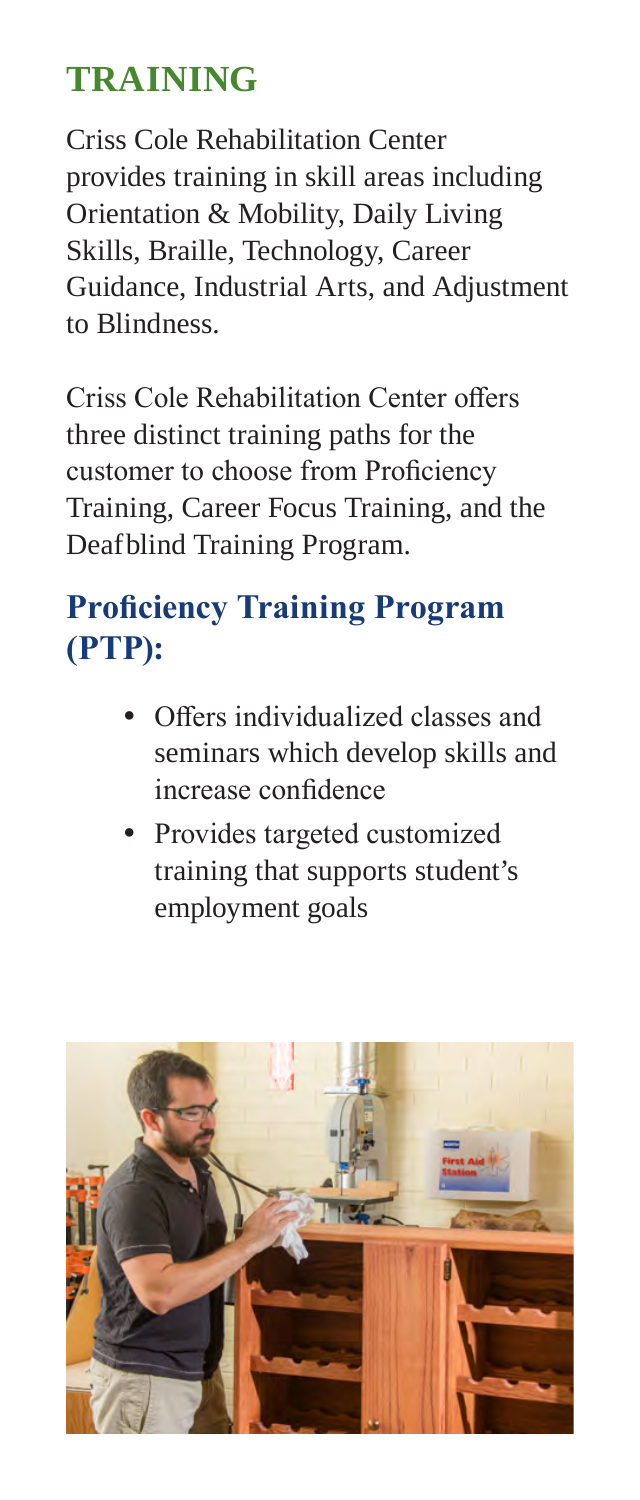## **Career Focus Training (CFT)**

- Explore and refine career goals
- Develop employment lifestyle habits



• Practice employment skills, such as promoting oneself, filling out applications and interviewing

### Five Customizable Tracks in CFT:

- 1. Competitive employment
- 2. Self-employment
- 3. Supported employment
- 4. College preparation
- 5. Business Enterprises of Texas

### **Deafblind Training Department**

- Offers individualized classes for customers who have both vision and hearing loss
- Provides customized support/ training for the customer to access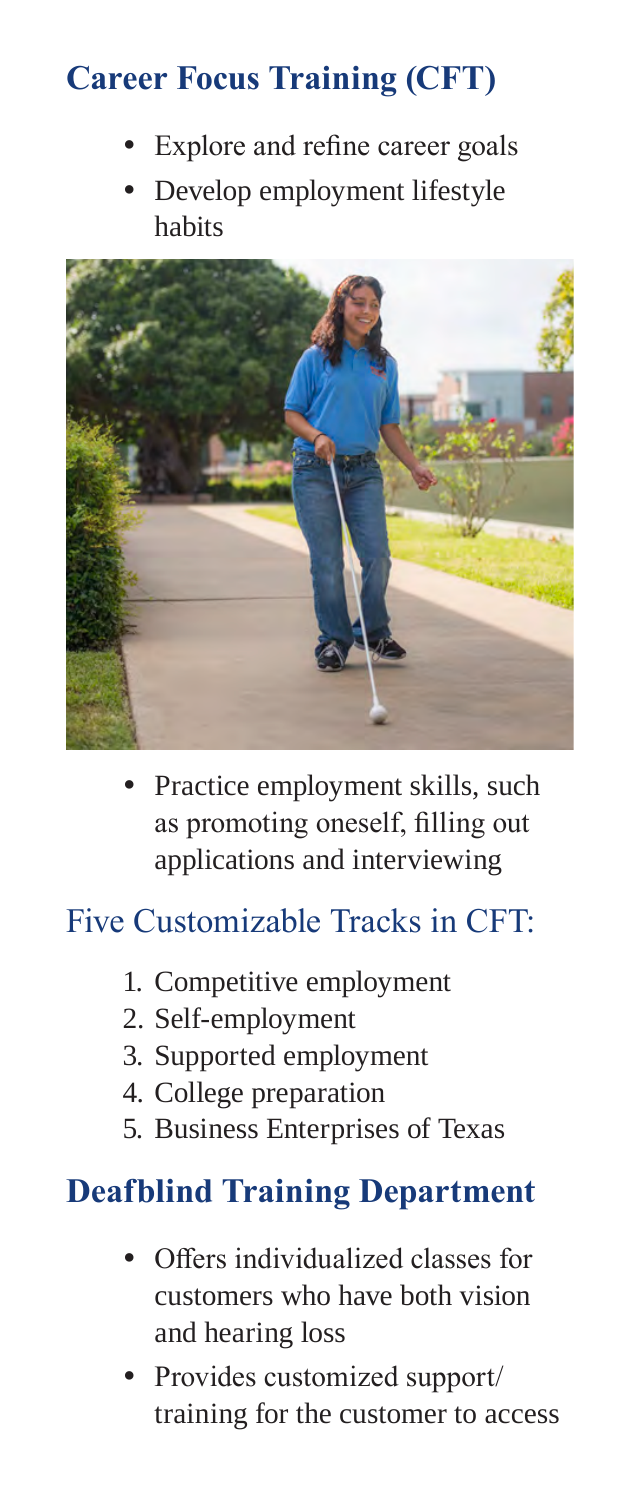communication both at Criss Cole Rehabilitation Center and in the community

• Conducts assessments to determine recommendations for training programs

## **Deafblind Department Objectives:**

The goal of the Deafblind Department is to provide individualized support, accommodations, and modifications for Deafblind/Hard-of-Hearing Blind CCRC students in classes and employmentreadiness training. Students receive specifics on:

- Basic American Sign Language classes (ASL 1, 2)
- Communication strategies for hearing loss
- Hearing assistive technology
- Adjustment to deafblindness/ hearing loss
- Deafblind resources

## **OUTREACH:**

Criss Cole Rehabilitation Center also provides 3-5 day mini trainings to groups of customers in their local communities.

## Program Guidelines:

To participate in CCRC programs and services, customers must: 1) be legally blind or meet the definition of deafblind, 2) be referred by a vocational rehabilitation counselor, 3) be independent with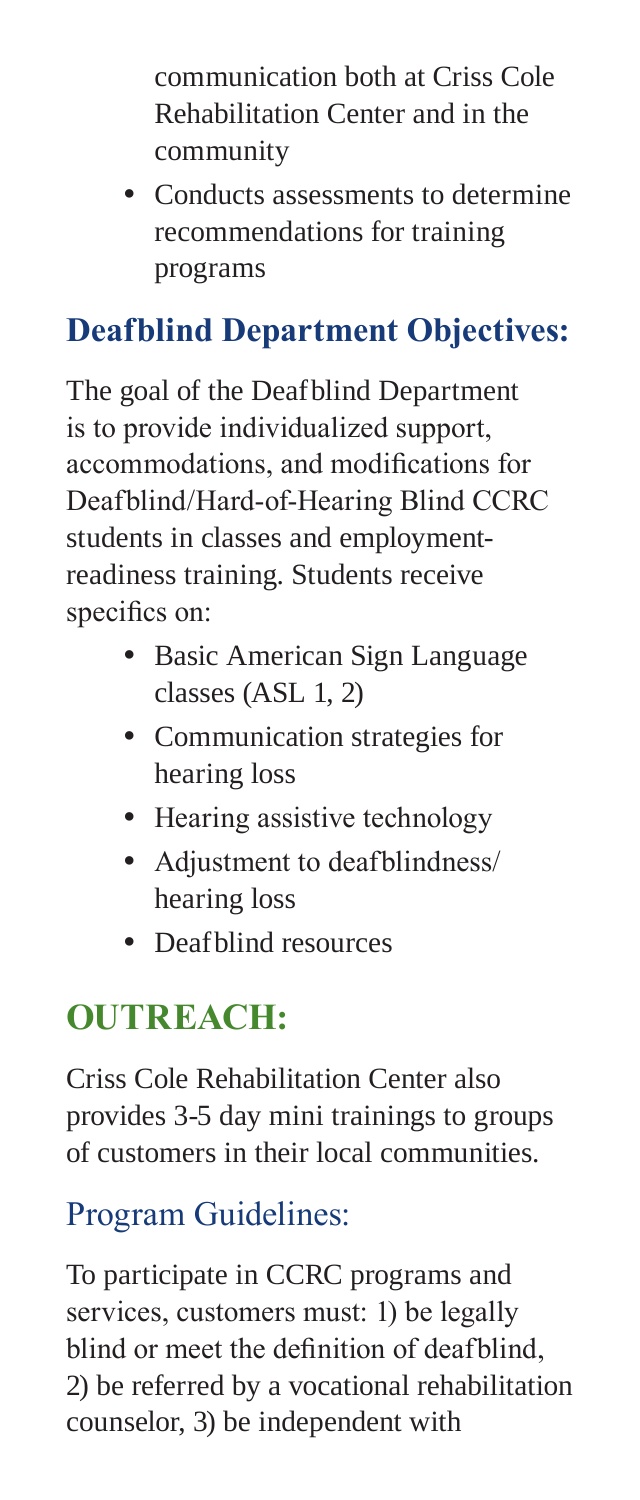administering medications and self-care and 4) have a permanent residence in Texas. For more information about Criss Cole Rehabilitation Center call 512-377-0300 or email [ccrc.admissions@](mailto:ccrc.admissions@twc.state.tx.us) [twc.state.tx.us](mailto:ccrc.admissions@twc.state.tx.us)

### Location:

CCRC is located at 4800 N. Lamar Blvd. Austin, TX 78756. To reach the center:

- By Bus: CCRC is served by several Capitol Metro bus routes that stop at or nearby the center. You can view routes and schedules at: [www.](https://capmetro.org/) [capmetro.org](https://capmetro.org/) or by calling the Go Line at 512-474-1200.
- By Car:

Going north on Lamar Boulevard, pass 45th Street. Turn left into the circular drive (marked 4800 North Lamar), and proceed to the parking garage. You may park in any unreserved spot in the parking garage, or along Sunshine Drive (directly west of the CCRC building), or in the visitor spaces of the CCRC parking lot.

## **Your Texas Workforce Solutions-Vocational Rehabilitation Services Office**

To locate your Texas Workforce Solutions-Vocational Rehabilitation Services office, [visit: www.twc.texas.gov/find-locations](https://twc.texas.gov/find-locations)